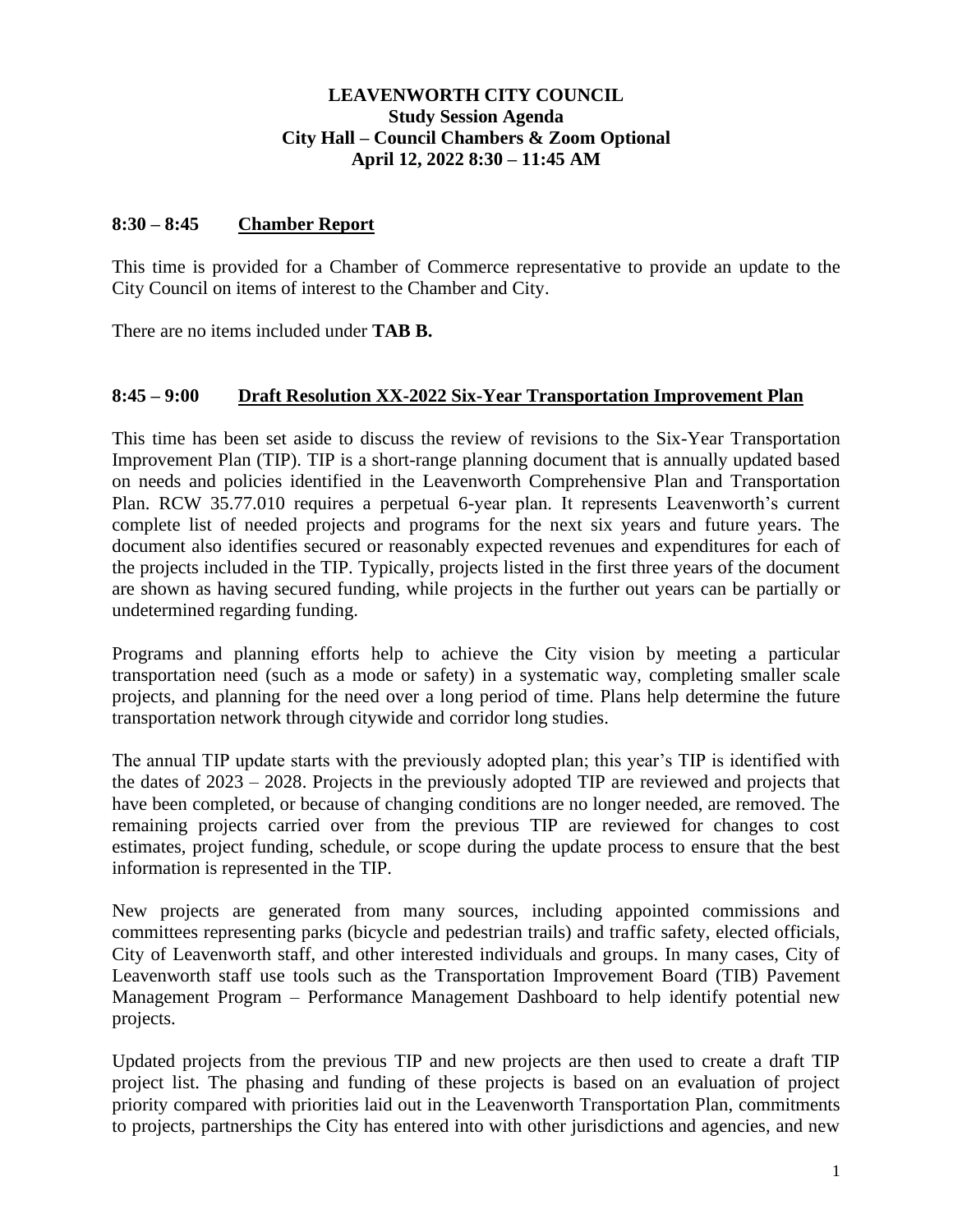opportunities that arise to leverage local transportation funding in combination with other funding sources.

Once the draft TIP has been developed, a public hearing is held to provide an opportunity for the Community to comment. The City Council will conduct a public hearing at an evening meeting; based on the results of the public hearing and comments from the Leavenworth City Council, a final version of the TIP will be developed for final Council approval if needed.

For Council review and comment today, staff has, in this draft, eliminated completed projects, reviewed uncompleted projects for funding and priority, evaluated the six-year feasibility, and coordinated the list of projects in relation to the Twenty-Year Transportation Plan.

The following items are included under **TAB C:**

- Resolution XX-2022 2023-2028 TIP Redline Draft
- 20-Year Transportation Project List

## **9:00 – 9:20 Personnel Policy Update**

The City Council is being provided with draft changes to the City's Personnel Policy that will be adopted by Resolution. Appendices have not been included as changes are not anticipated; the final version will be provided for adoption. This update first began in June of 2019 with changes that were needed at the time for modifications in state laws to various programs, such as the addition of the Paid Family Medical Leave Act, and union negotiated changes that were finalized in February of 2019. The Staff anticipated this coming to Council in early 2020 for adoption; however, due to the COVID-19 outbreak, this policy update was postponed with the arrival of the new City Administrator coming in June of 2020. Unfortunately, this policy was again postponed due to various factors with turnover in staffing and is now being presented to the Council for review prior to approval. The policy has gone through a thorough review by the City's legal counsel, Washington Cities Insurance Authority (WCIA), for personnel services and recommendations have been incorporated. For ease of identifying changes by staff and legal counsel the following colors represent who suggested the individual changes:

Dark Purple (1<sup>st</sup> review) and Green (2<sup>nd</sup> review) – Elizabeth R. Kennar – Legal Counsel WCIA Blue – Joel Walinski – Former City Administrator (HR Lead) Red – Chantell Steiner – Finance Director/City Clerk (HR Support) Brown/Tan and Bright Light Purple – Tami Gates – Former Payroll Clerk (HR Support) Turquoise – Sue Cragun (Additional Grammar Review) Pink – Lilith Vespier (Additional Overall Review)

As a reminder, in addition to the City's legal counsel review, the City is having Koff & Associates review the policy along with all other HR related forms and documents as part of an overall HR Audit. This audit was put on hold as the City Council requested that the nonunion positions/wages be expedited first. If additional suggestions for changes are identified later, staff will bring back another update when ready. Due to the length of time of many of these amendments being needed, we are requesting that the Council proceed now with the update so this document can be provided to existing and new staff as they are coming onboard; if there are no suggested changes identified at the Study Session, staff will anticipate bringing this forward by resolution at the April 26, 2022 Council meeting for final approval.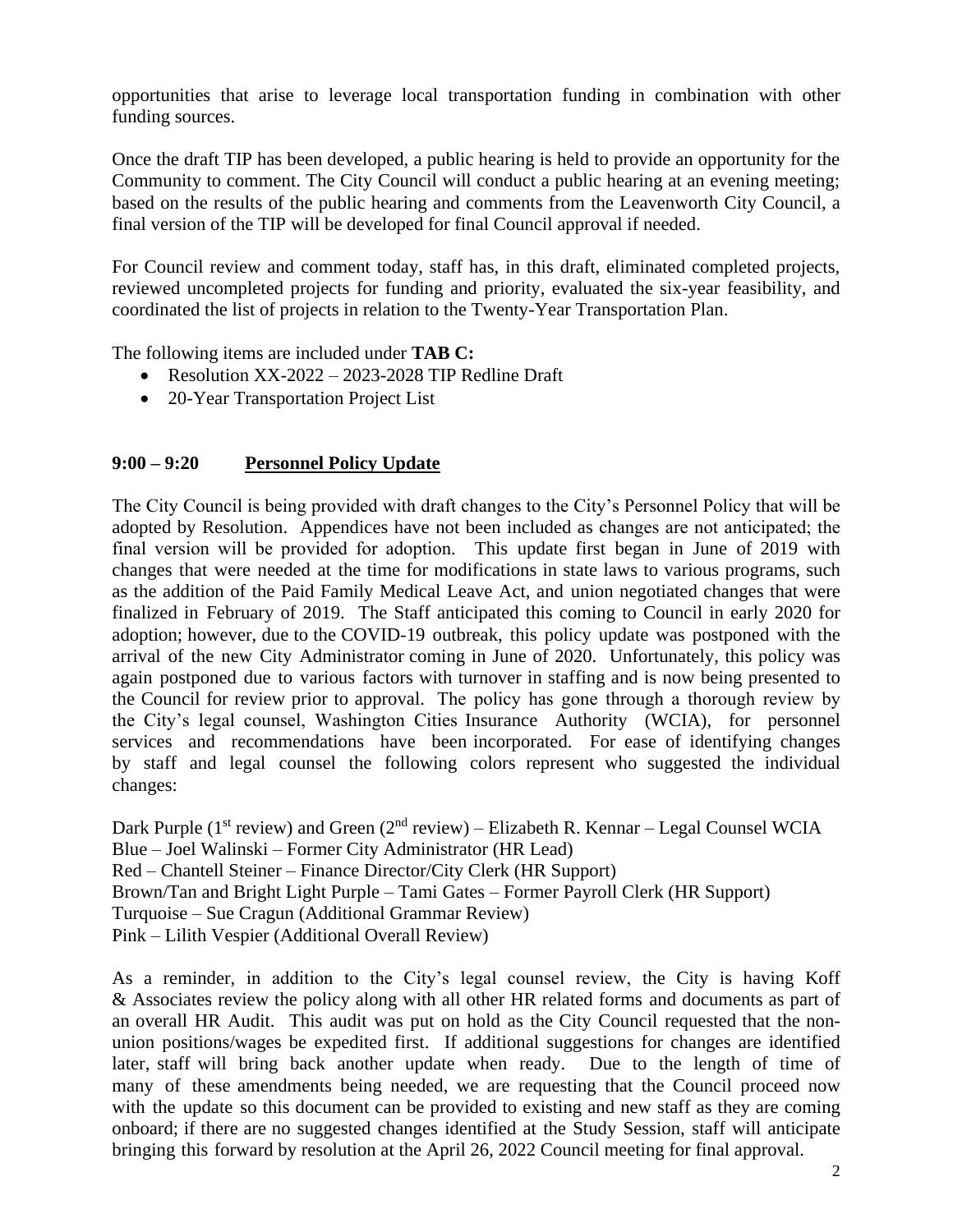A final item for consideration that is noted within the personnel policy is the meal reimbursement rates that are adopted separately by resolution. Included is a copy of the existing rates that were last reviewed and increased in 2008. Current rates include \$12 for breakfast, \$15 for lunch and \$25 for dinner. Due to increased costs for food while traveling, and in particular to west side restaurants when attending conferences, staff would recommend increases of at least \$15 for breakfast, \$20 for lunch and \$30 for dinner. Council recommendations on this resolution will also be brought forward for approval at the April 26 meeting.

The following items are included under **TAB D:**

- Personnel Policies
- Resolution 14-2008 Meal Reimbursement Rates

# **9:20 – 9:40 Affordable Low-Income Incentive Program**

This time is provided to review the Planning Commission recommendation for an Affordable Low-Income Incentive Program prior to the April 26, 2022 Hearing. This program is developed consistent with RCW 36.70A.540 which was developed in 2006 when the legislature found that new market-rate housing developments left a significant and growing number of low-income households out of the housing market. To remedy this, the legislature finding states that *a broad variety of tools* are needed *to address this serious, statewide problem.* The legislature also found that an incentive program was necessary to provide the inclusion of low-income units along with market rate developments. They established *minimum standards for cities to implement or expand upon an affordable housing incentive program, cities, are encouraged to enact programs that address local circumstances and conditions while simultaneously contributing to the statewide need for additional low-income housing.*

The Planning Commission developed the first round of incentives and took them to a public hearing in November of 2021. Based on public comments, they opted to continue to revise the incentives, to reflect community needs and desires, through a series of workshops held during the regular Planning Commission meetings in December, January and February. The hearing in March was continued to April as the distribution of the Staff Report was missing from the March packet materials.

The incentives for low-income housing include:

- A) Density increases that would permit one additional dwelling unit for low-income affordable housing in all residential zones and, within the multifamily zone one or more units based on the lot size.
- B) Lot coverage increase, when providing three or more low-income affordable units, to 50% or the underlying zoning requirement, whichever is greater.
- C) For residential zoning districts and multifamily district, setbacks, when a development includes at least one affordable housing unit, the front yard setback may be reduced to nineteen feet; however, the allowance for a front porch within the front yard setback is not permitted. *(Note, the front porch setback reduces the front yard to 17 feet).*
- D) Alley access, any development that includes affordable low-income dwellings may have primary vehicular access from the alley when meeting the city's development standards.
- E) Parking, for low-income units shall be calculated as:
	- 1) Housing units serving residents with incomes at or above 51% AMI ( Area Median Income) shall provide one parking space per housing unit.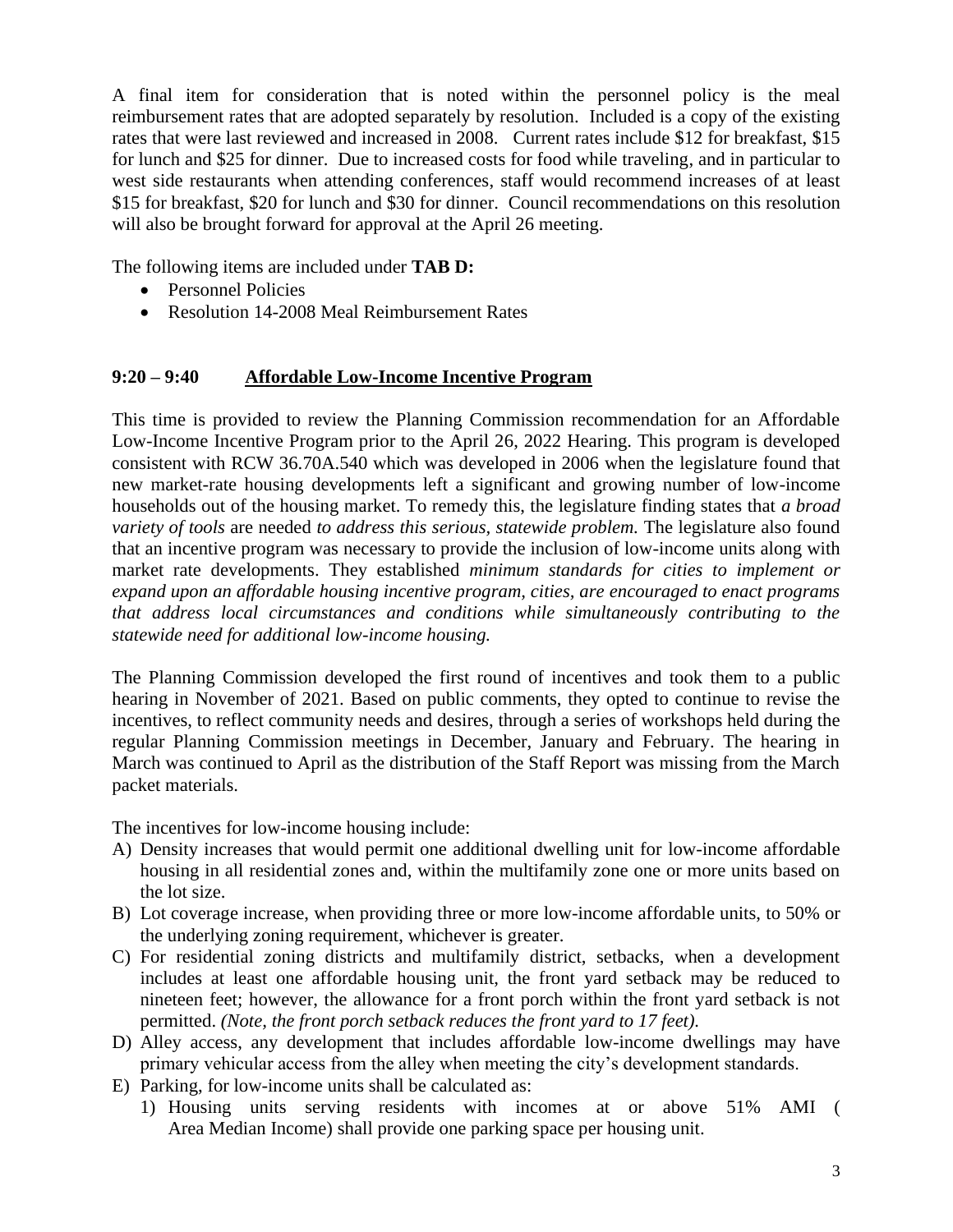- 2) Housing units serving residents with incomes below 50% AMI may reduce parking by 50% when located within a ½ mile from a public transit park-n-ride.
- 3) Any fractional parking shall be rounded up.
- F) Height, within the Tourist Commercial District, may increase to up to 50 feet excepting that the building height shall not exceed 35 feet for the first 30 feet of distance from the property line when adjoining a residential or multifamily district.

The following item is included under **TAB E:**

• Amended Staff Report for Affordable Low-Income Incentive Program

## **9:40 – 10:10 Workforce Housing Grant/Loan Program**

The City Council is being asked to adopt Ordinance 1653 Workforce Housing Grant Loan Program. In 2021, the City completed a Housing Action Plan which concluded, in part, that the City needs to increase the variety of housing types at prices which meet a greater range of income levels. The Housing Action Plan lists four objectives, see below, which are being addressed through various policy and code amendments, including the recent approval reducing residential lot size minimums and increasing diversity (duplexes) of housing for all residentially zoned districts. Additional code and policy amendments being considered includes low-income housing incentives (set for Council Hearing April 26<sup>th</sup>) and the fire retrofit program. Objective #2 is primarily focused at workforce housing, defined as 80-120% AMI.

- 1. Increase housing production and more housing supply. While population and housing stock have been stable, job creation has increased resulting in more workers commuting to Leavenworth.
- 2. Increase homeownership opportunity. Housing prices have risen 73% since 2010, significantly higher than the 18% increase in income over the same period, making homeownership increasingly out of reach for many. The Housing Action Plan notes that more diverse ownership options at lower prices would address the need for more homeownership opportunities for moderate income households, 80% and above AMI.
- 3. Increase long term rental housing available to lower-income workers and residents. About 27% of Leavenworth's households rent their homes and earn low-incomes, defined as less than 80% of the area median income. The needs assessment finds an undersupply of rentals affordable to lower income households.
- 4. Increase aging in place housing. Many of the community's low-income households include persons age 62 or older. Opportunities for older adults to downsize frees up existing housing for other long-term residents. However, many of the condominiums, smaller housing units, are located in the commercial areas of town and are used as vacation rentals. Additional housing suitable for older adults in the residential areas is needed.

Increasing workforce housing stock improves local economics, supports the school system, reduces commuting from neighboring communities (reducing our carbon footprint), reduces vacant second homes and opens existing housing stock to others in the community.

During this time, the Mayor has been working at the legislative level to secure funding for workforce housing. These efforts, along with numerous other representatives – led by Senator Brad Hawkins, has resulted in a new funding source for future workforce housing infrastructure and facilities under Senate Bill 5868. Funds will be available July 1, 2022.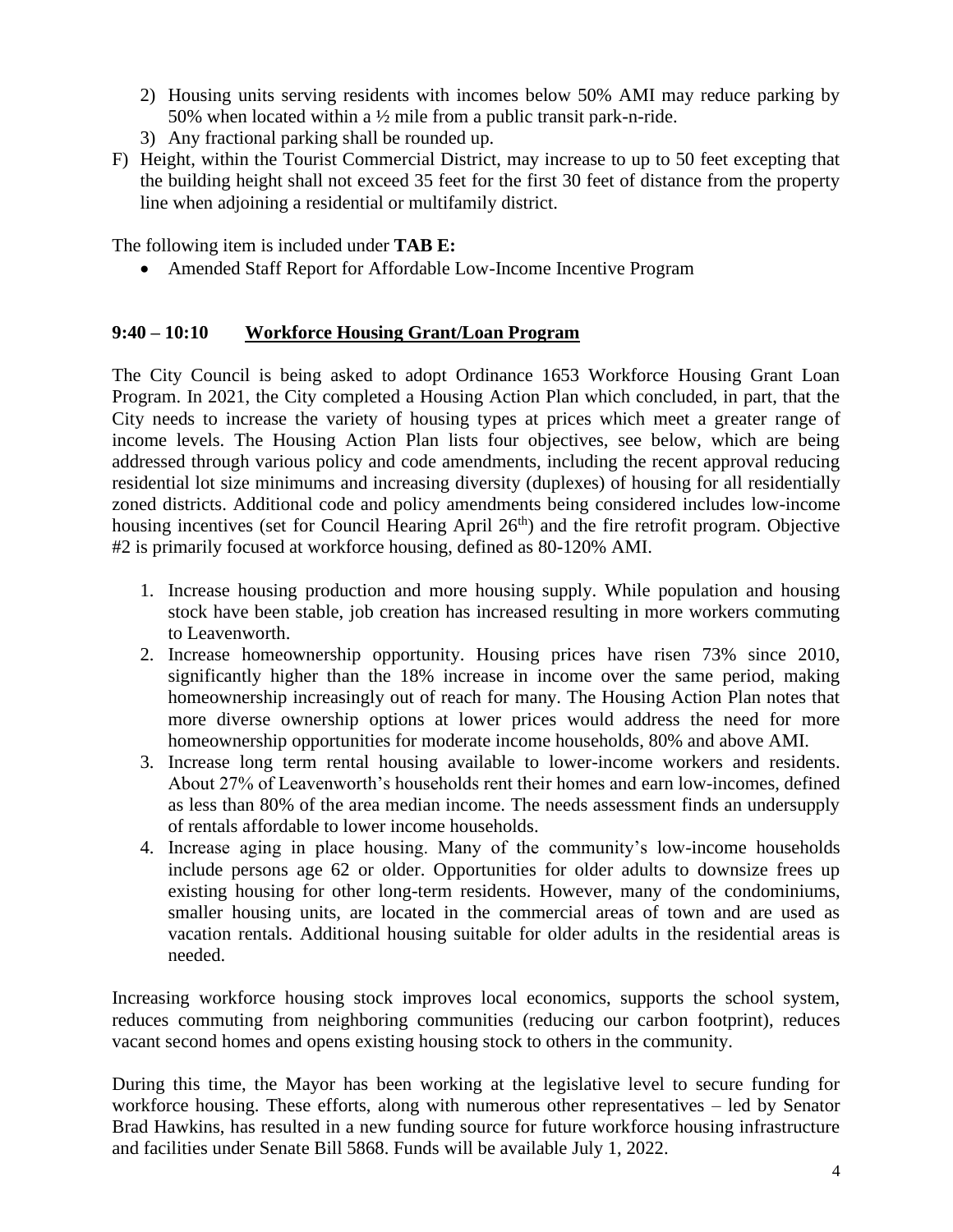The City issued a Request for Proposal (RFP) in 2021 seeking proposals to demonstrate the feasibility of building and selling workforce housing. The proposal requires workforce housing, which is kept as affordable for the workforce for at least 50 years. The need for providing workforce housing has been defined and a step taken with the RFP to provide workforce housing. The proposed code establishes the framework for this and all qualifying future workforce housing projects.

The following items are included under **TAB F:**

- Draft Leavenworth Municipal Code 3.43
- Resolution 12-2021
- Excerpts from the Housing Action Plan and Housing Needs Assessment

#### **10:10 – 10:20 LID 24 Payoff Option**

This time is provided to consider the option of paying off LID 24 (Local Improvement District) Debt Service balance to Cashmere Valley Bank (CVB).

For those that are unfamiliar with this LID, the City created this in 2018 at the request of the property owners in the Meadowlark Development property area; after completion of the construction of the extension of water and sewer utility lines from Cascade High School to the edge of the privately owned property near North Road and Chumstick Highway the LID was established. Under this LID, the property owners are liable for the annual debt payments for which the City administers. The original LID included a total of \$940,615.33 in principal and interest payments that would be due over the course of 15 years  $(2019 - 2033)$ . Beginning in May of 2019 the City began annual billings to the property owners in order to make the annual payments to CVB on the various loan coupons. To date, four of the eight property owners have paid in full and those payments to the City have been paid to CVB; the payoff of the four properties occurred in 2021 and included a majority of what was owed on the original loan coupons. The remaining four properties that are owned by one owner have not made a payment since inception; these parcels are being assessed annual penalty late fees per ordinance that will be due and payable either at the time of the sale of the parcels or in 2033 when the City has to exercise a right to foreclose on the properties in order to receive payment.

At this time the principal balance of the loan is \$96,228.64 with interest accruing daily at an average rate of about 3%. The City currently has \$84,423.90 reserved for annual payments in Fund 205 LID-24 and Fund 204 LID Guaranty Funds that were required to be set aside by CVB at the time of the initial loan. The City Council may choose at this time, due to the significant payoff of the four parcels, to proceed with funding the remaining balance of approximately \$13,000 (principle and estimated accrued interest) from water and sewer reserves and to eliminate any further accrued interest on the loan. Due to the lack of payment by the one property owner, this would be a wise choice on the City's part to eliminate this debt off the City's books while still billing and eventually collecting what is due at a later date from the property owner. The next annual debt payment to CVB will be due on May 1, 2022.

There are no items included under **TAB G.**

## **10:20 – 10:50 Street Closure Options**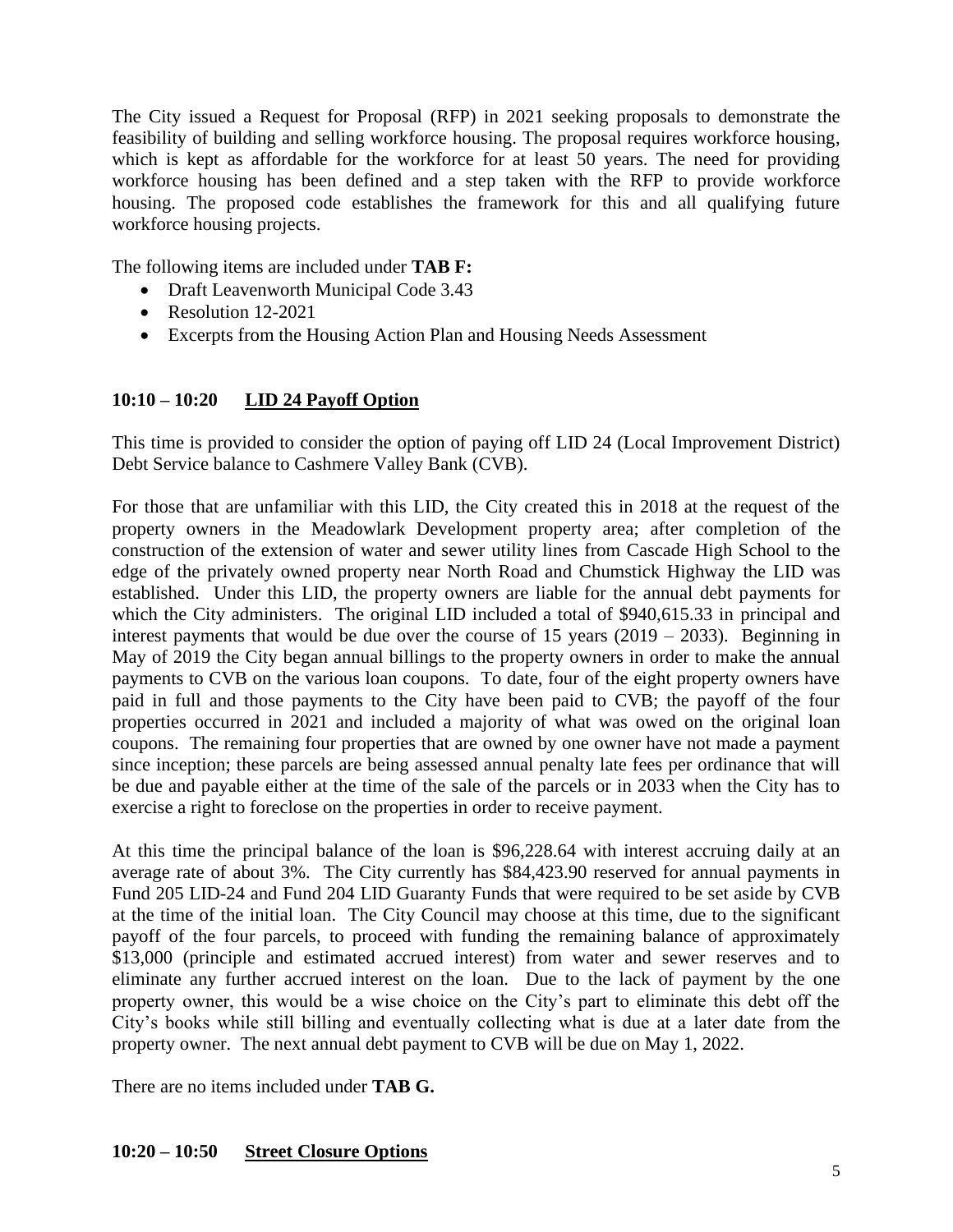This time is provided to review the options for street closures in the downtown core. The existing street closure started in June of 2020 and will expire with the extended emergency proclamation on April 15, 2022. The current closure includes the 600-700 block of Front Street; north half of 8<sup>th</sup> Street between Front and Commercial; the 800 block of Front Street; and the 900 block of Front Street, as shown in green below:



During the emergency proclamation, the City also permitted businesses to use the right-of-way to the center of the street to off-set the loss of occupancy within businesses. This was extended after business occupancy was restored by the Governor so as to help businesses recoup lost revenues. The City also permitted several streateries (commercial/retail spaces occupying street parking spaces) primarily on  $8<sup>th</sup>$ ,  $9<sup>th</sup>$  and Commercial streets, shown in blue above.

The City Council recommended extending the closure at the December 2021 Study Session and consideration of further closure (past the emergency proclamation) in the spring pursuant to RCW 47.48 to provide time to study long-term closure options. At this time, staff is seeking direction on which streets to close during the study that is estimated to be completed by December 31, 2022.

While street closure has many supporters, each area and businesses are impacted differently. The upcoming study is intended to fully research the pros and cons of closures but for the interim, staff has summarized a few concerns for the Council's consideration as they determine how to proceed:

- A. 600-700 blocks of Front Street  $&$  north half of  $8<sup>th</sup>$  Street between Front and Commercial – some businesses have no alternative access (through the alley) when the street is closed; businesses have stated concerns about the lack of pedestrian/vehicle traffic and parking during the closure; and, access to  $8<sup>th</sup>$  and Commercial (including the Hospital) have been limited.
- B. 800 block of Front Street large streateries have reduced visual access and pedestrian willingness to visit other businesses.
- C. 900 block of Front Street closure has limited parking lot access; right-of-way width and emergency turn radius have reduced streateries' options; and, a lack of sidewalk, along the northside of the street, has limited pedestrian flow through the street.
- D. Closure throughout has impacted delivery options (location and timing).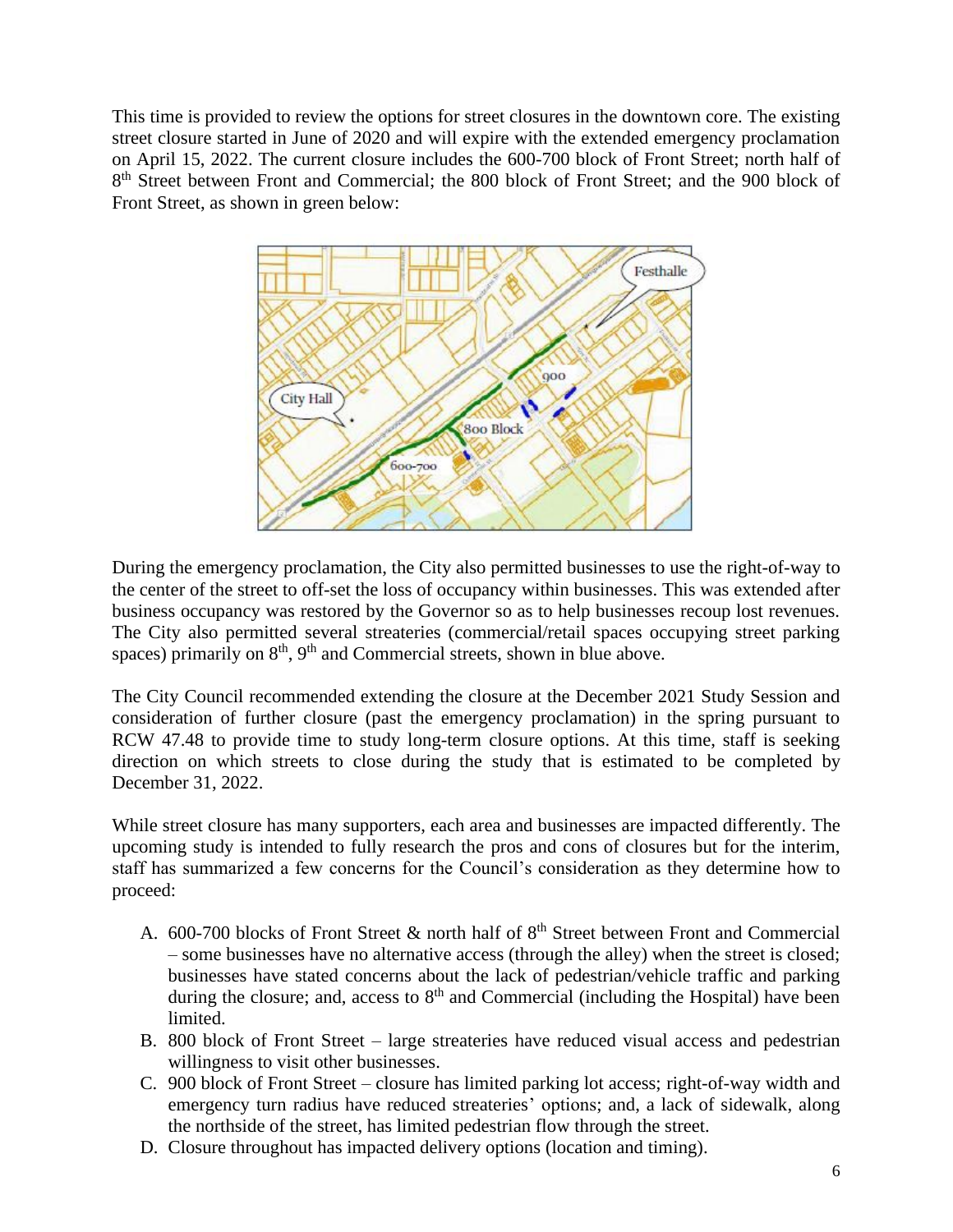At the December 2021 Study Session, the Council opted to continue the streateries with a future street closure in compliance with the Bavarian Alpine Theme and with established use fees. Streateries on open streets pose different public safety concerns requiring site specific considerations.

Depending on Council direction, staff will barricade street(s) to be closed.

There are no items included under **TAB H.**

## **10:50 – 11:00 Block Party Pilot Program**

Occasionally, City staff receive requests from residents to hold a block party in various locations in the residential areas. The City does not have an official Block Party Permit Program or procedures that would apply to this specific request. Currently, staff requires the same application process that would be used for use of the right-of-way, similar to what is required of a contractor. Current practice requires the following:

- 1. Special Event Permit Application
- 2. Traffic Revision Plan includes "road closed" and "detour" signage
- 3. Right of Way Permit \$100 fee
- 4. Public Works crews to place signage and barricades
- 5. Noticing to all neighbors within 24 hours of event
- 6. Noticing to Fire, Sheriff, Ambulance, Hospital within 24 hours of event
- 7. Standard insurance requirements

Current practices seem overburdensome to residents requesting a get-together with their neighbors.

Looking to simplify the current process, staff reached out to the City of Wenatchee to find if their Block Party Permit process was similar to Leavenworth's current process. The following is the process used by the City of Wenatchee:

- 1. Block Party Permit Application is available on the website \$15 fee
- 2. Upon payment and approval of application, application is routed to Public Works Street Crews, Fire, Sheriff, Ambulance, and Hospital
- 3. Public Works coordinates with block party organizer to drop off "Street Closed" signage / barricades
- 4. Organizer places barricades at start of event and removes to the side when event is over
- 5. Public Works picks up signage / barricades the following business day
- 6. No traffic revision plan or insurance requirement
- 7. Application must be processed a minimum of 30 days prior to event

This time is provided for the City Council to discuss the pros and cons of simplifying this permit process. If moving forward with a Block Party Pilot Program, permits would be processed by administrative staff within the Mayor's office. Staff would work with the organizer on applicable guidelines, noticing requirements, and coordination of barricade/signage delivery. Current code regulations to consider would include hours of operation and noise or amplified music. The City of Wenatchee does not require notice to the neighbors, which is something that staff has suggested to be included in this new process. A "notice to the neighbors" template will be